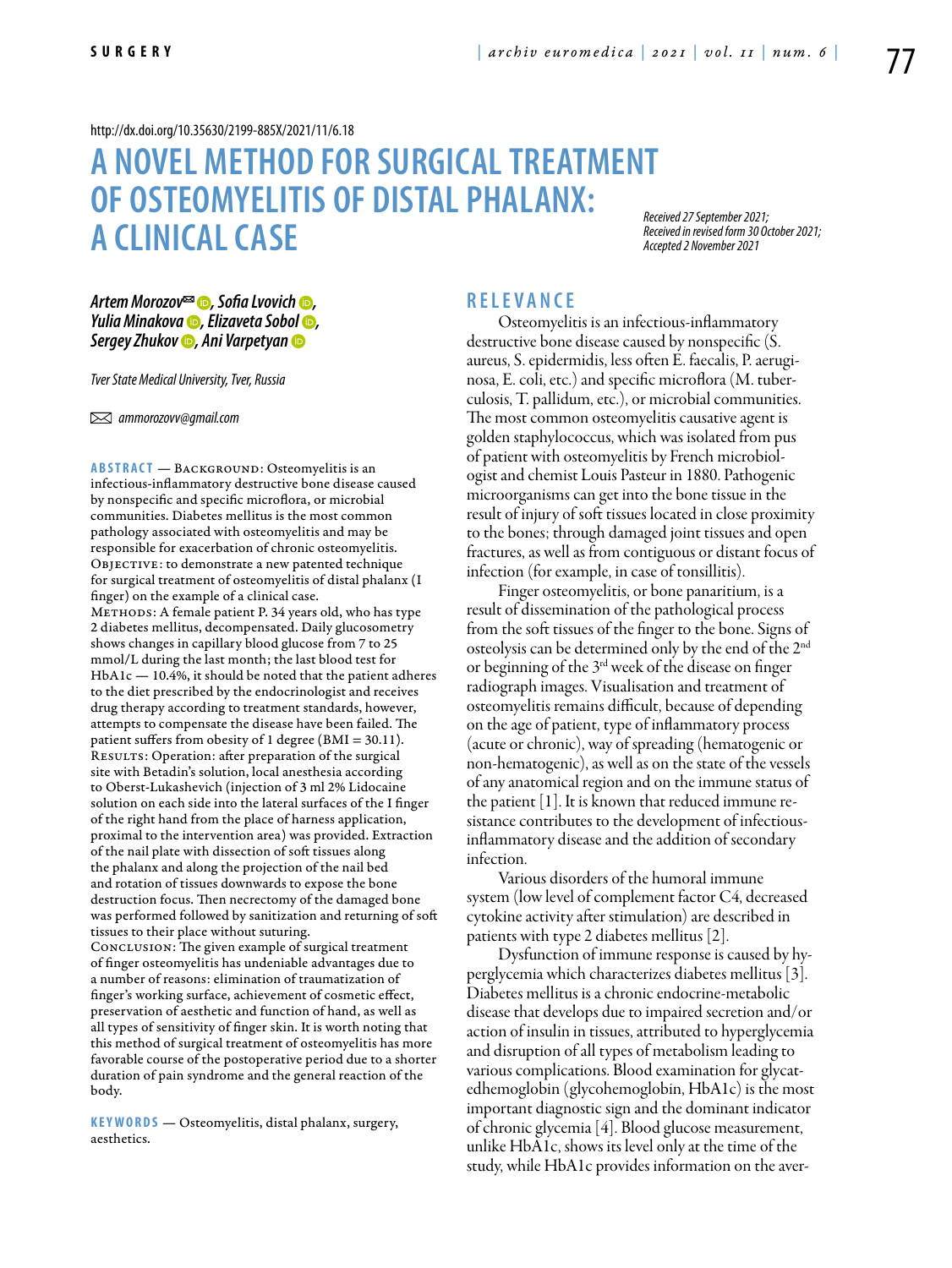age glucose level over the past 8–12 weeks [5]. In patients with diabetes mellitus, level of HbA1c depends on the level of hyperglycemia: the higher the level of HbA1c, the higherglycemia in recent months is and, accordingly, the risk of developing complications of diabetes mellitus is greater.

Therefore, in patients with diabetes mellitus, HbA1c is used as a predictor of risk of microvascular complications [5].

Metabolic disorders in diabetes mellitus affect various organ systems [6]. The most frequent and multiple are diseases of the musculoskeletal system as the result of microangiopathy, pathological changes in connective tissue and peripheral nerves associated with chronic hyperglycemia. Their prevalence in patients is usually correlated with poor glycemic control. Although the most of musculoskeletal complications of diabetes mellitus are usually not life-threatening, they often cause serious diseases and worsen the quality of life of patients [7, 8]. Diabetes mellitus is the most common pathology associated with osteomyelitis and may be responsible for exacerbation of chronic osteomyelitis [9].

*Aim:* 

to demonstrate a new patented technique for the surgical treatment of osteomyelitis of distal phalanx (I finger) on the example of a clinical case.

#### **M a t e r i a l s a n d M e t h o d s**

 A female patient P. 34 years old has decompensated type 2 diabetes mellitus. Daily glucosometry shows changes in capillary blood glucose from 7 to 25 mmol/L during the last month; the last blood test for  $HbA1c - 10.4%$ . It should be noted that the patient adheres to the diet prescribed by the endocrinologist and receives drug therapy according to treatment standards, however, attempts to compensate the disease have been failed. The patient suffers from obesity of 1 degree ( $BMI = 30.11$ ).

The study took place at Polyclinic No. 1 of the Municipal clinical hospital No. 7 in Tver (Russia), where the patient first saw a surgeon with complaints of pain and swelling in the area of the distal phalanx of the first finger of the right hand.

The surgical method used is covered by patent RU 2745028 C1 18.05.2020, https://www.elibrary.ru/ item.asp?id=45807088.

## **R e s u l t s a n d d i scu s s i o n s**

During the first contact with the surgeon, the patient was complaining for pain of the area of the first right finger, which appeared about two weeks ago after an injury at home. The patient did not seek for medical help before. At the moment of examination, the patient's body temperature was 37.5° C. Status localis: the distal phalanx of the first finger of the right hand is swollen, skin in the phalanx is hyperemic, during palpation and movement there is acute pain. Fluctuance is observed in the area of the medial nail fold, which indicates the presence of a purulent focus. Panaritium of the I finger of the right hand was diagnosed. Based on the anamnesis and examination of the patient, surgery was proposed. After obtaining the patient's informed consent it was carried out.

Surgery plan: preparation of the surgical site with Betadin's solution, local anesthesia according to Oberst-Lukashevich (injection of 3 ml 2% Lidocaine solution on each side into the lateral surfaces of the I finger of the right hand from the place of harness application, proximal to the intervention area) was provided. Purulent focus was opened with the release of thick yellow purulent content; repeated treatment of the surgical site and application of an aseptic bandage with Levomecol ointment (chloramphenicol + methyluracil). Daily bandages with Levomecol ointment (chloramphenicol + methyluracil) were prescribed. Next day, the control radiograph image of the I finger of the right hand was performed, the image determined decrease of bone density, structure heterogeneity of the nail phalanx of the I finger of the right hand, the articular surface is not changed, preserved and clear. Soft tissues are infiltrated.

*Report*: osteomyelitis of the distal phalanx I finger of the right hand. It was decided to carry out conservative therapy, oral antibacterial drugs were added to the bandages – Lincomycin 250 mg 2 tablets 3 times a day for 1 month. Bandages with antibacterial drugs were carried out daily, minor serous secretion from the wound was noted.

After 2 weeks against the background of conservative therapy, the patient felt herself worse, I finger of the right hand swelled, hyperemia and pain during movement appeared. The symptoms were eliminated after a week of daily bandages. I finger of the right hand was radiographed, total destruction (sequestration) of the terminal phalanx I finger of the right hand except articular surface was determined. Conclusion: osteomyelitis of the distall phalanx I finger of the right hand.

Based on the anamnesis and examination of the patient, surgery was proposed. After obtaining the patient's informed consent it was carried out. After preparation of the surgical site with Betadin's solution, local anesthesia according to Oberst-Lukashevich(injection of 3 ml 2% Lidocaine solution on each side into the lateral surfaces of the I finger of the right hand from the place of harness application, proximal to the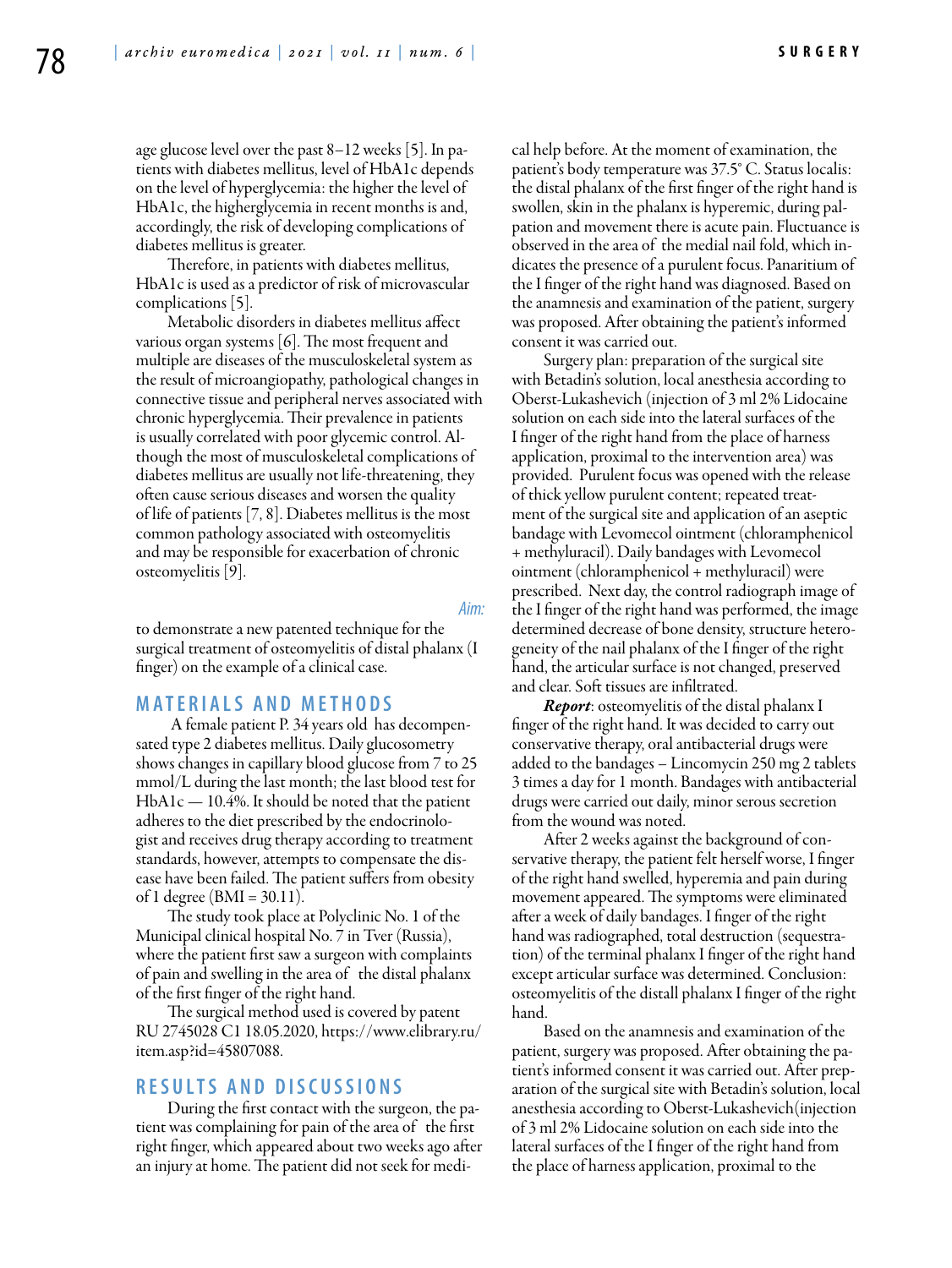intervention area) was provided. Extraction of the nail plate with dissection of soft tissues along the phalanx and along the projection of the nail bed and rotation of tissues downwards to expose the bone destruction focus. Then necrectomy of the damaged bone was provided followed by sanitization and returning of soft tissues to their place without suturing.

It was prescribed to continue antibacterial therapy (Linkomycin 250 mg 2 tablets 3 times a day for 10 days), bandages with Levomecol ointment (chloramphenicol + methyluracil) and Betadin solution (povidone iodine). On the control radiograph image of the first finger of the right hand a defect of the nail phalanx, the remaining base of the phalanx was determined. Contours were unclear, structure is heterogeneous, soft tissues are infiltrated. Conclusion: phalangeal osteomyelitis. Condition after surgical treatment (Fig. 1).

For the first time during the surgery shape and size of the finger were maximally preserved (Fig. 2). In addition, the novelty is closure of the postoperative scar with a growing nail plate, and therefore the traumatization of the working surface of the finger will be eliminated in future. Application of the proposed technique made it possible to reduce duration of pain syndrome in postoperative period, to carry out prevention of risk of disturbance of sensitivity of surgical site, development of scar deformation and limitation of mobility. The obvious advantages of this operation are the cosmetic effect which allows to preserve the aesthetic function of the hand, which is especially important for the female sex. In addition, the support function of the finger is preserved due to the nail plate, as well as the preservation of all types of sensitivity of the skin of the finger.



*Fig. 1. Fig. 2.*

## **C o n cl u s i o n**

 The given example of surgical treatment of finger osteomyelitis has undeniable advantages due to a number of reasons: elimination of traumatization of finger's working surface, achievement of cosmetic effect, preservation of aesthetics and hand function,

as well as all types of sensitivity of finger skin. It is worth noting that this method of surgical treatment of osteomyelitis has a more favourable course in the postoperative period due to a shorter duration of pain syndrome and the general body reaction.

### **R efe r e n ce s**

- 1. MandellJC, KhuranaB, SmithJT, Czucz-<br>manGJ, GhazikhanianV, SmithSE. Osteo-<br>myelitis of the lower extremity: pathophysiology, imaging, and classification, with an emphasis on diabetic foot infection. EmergRadiol. 2018 Apr;25(2):175–188. doi: 10.1007/s10140-017- 1564-9. Epub 2017 Oct 20. PMID: 29058098.
- GEERLINGS SE, HOEPELMAN AI. Immune dysfunction in patients with diabetes mellitus (DM). FEMS Immunol Med Microbiol. 1999 Dec;26 (3-4):259–65. doi: 10.1111/j.1574-695X.1999. tb01397.x. PMID: 10575137.
- 3. Berbudi A, Rahmadika N, Tjahjadi AI, Ruslami R. Type 2 Diabetes and its Impact on the Immune System. Curr Diabetes Rev. 2020;16(5):442–449. doi: 10.2174/1573399815 666191024085838. PMID: 31657690; PMCID: PMC7475801.
- 4. David M. Nathan, MD, Amanda Griffin, BS, Francesca M. Perez, BS, Erica Basque, BA, Lily Do, BS and Barbara Steiner, EdM. Accuracy of a Point-of-Care Hemoglobin A1c Assay. Journal of Diabetes Science and Technology 2019, Vol. 13(6) 1149–1153 © 2019 Diabetes Technology Society Article reuse guidelines: sagepub.com/journals-permissions DOI: 10.1177/1932296819836101 journals.sagepub. com/home/dst
- 5. Randie R. Little, Curt Rohlfing, David B. Sacks. The NGSP: Over 20 Years of Improving HbA1c Measurement. Published in final edited form as: Clin Chem. 2019 July ; 65(7): 839–848. doi:10.1373/clinchem.2018.296962.
- 6. RAO A, GANDIKOTA G. Beyond ulcers and osteomyelitis: imaging of less common musculoskeletal complications in diabetes mellitus. Br J Radiol. 2018 Jul;91(1088):20170301. doi: 10.1259/bjr.20170301. Epub 2018 Feb 22. PMID: 29419313; PMCID: PMC6209464.
- 7. Lavery LA, Ahn J, Ryan EC, Bhavan K, Oz OK, LA FONTAINE J, WUKICH DK. What are the Optimal Cutoff Values for ESR and CRP to Diagnose Osteomyelitis in Patients with Diabetes-related Foot Infections? ClinOrthopRelat Res. 2019 Jul;477(7):1594–1602. doi: 10.1097/ CORR.0000000000000718. Erratum in: ClinOrthopRelat Res. 2020 Apr;478(4):923. PMID: 31268423; PMCID: PMC6999976.
- 8. Antibiotic sensitivity of clinical isolates at out- patient unitinTver, Russia: a comparatives / K. Horak, K. Gorodnichev, A. Morozov [et al.] //